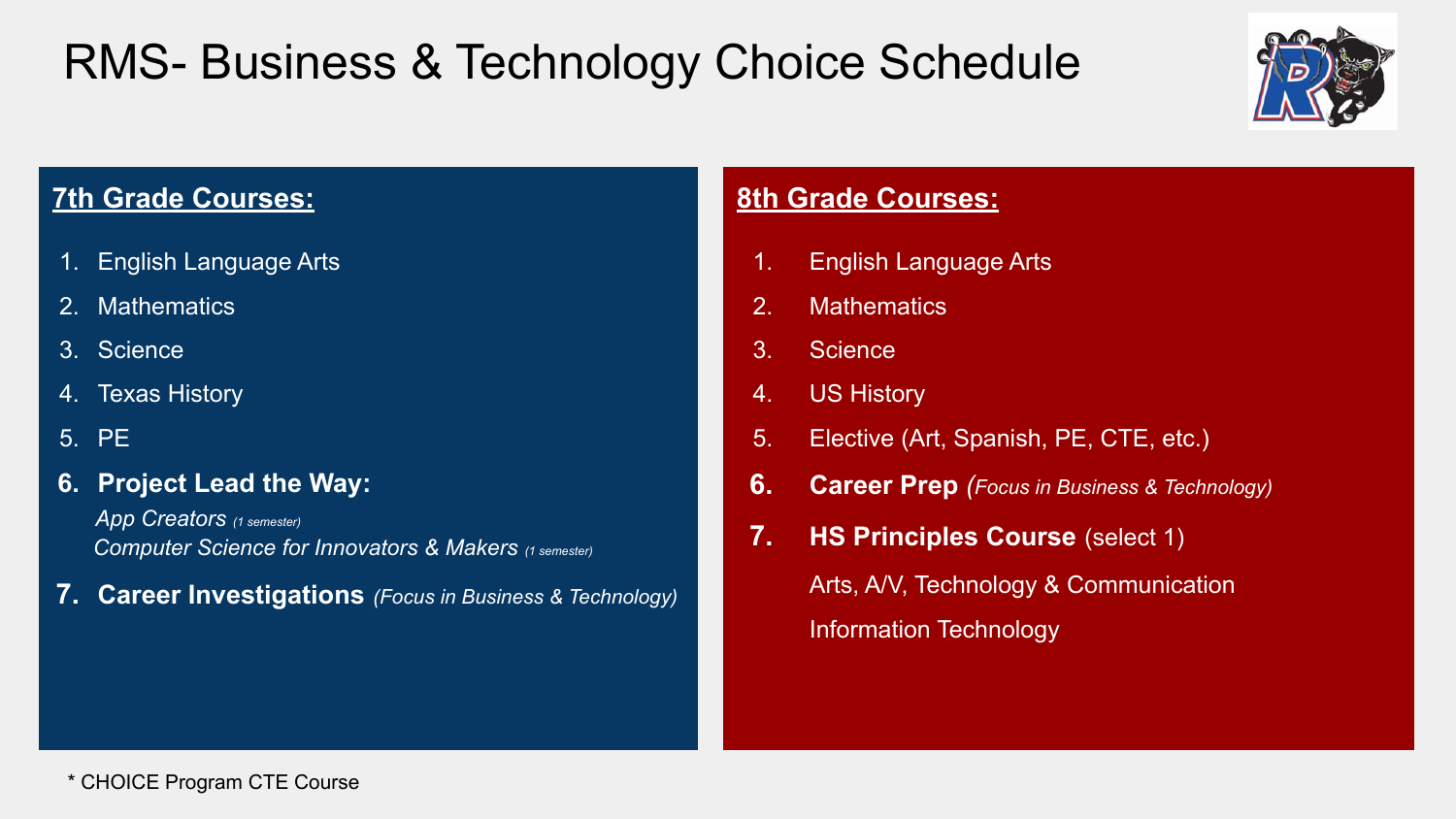# RMS-Choice Schedule for Students in Fine Arts



### **7th Grade Courses:**

- 1. English Language Arts
- 2. Mathematics
- 3. Science
- 4. Texas History
- 5. PE
- 6. Fine Arts
- 7. \* Project Lead the Way:

App Creators (1 semester) Computer Science for Innovators & Makers (1 semester)

- 1. English Language Arts
- 2. Mathematics
- 3. Science
- 4. US History
- 5. Fine Arts
- 6. \* Career Prep (Focus in Business & Technology)
- 7. \* HS Principles Course (select 1) Arts, A/V, Technology & Communication Information Technology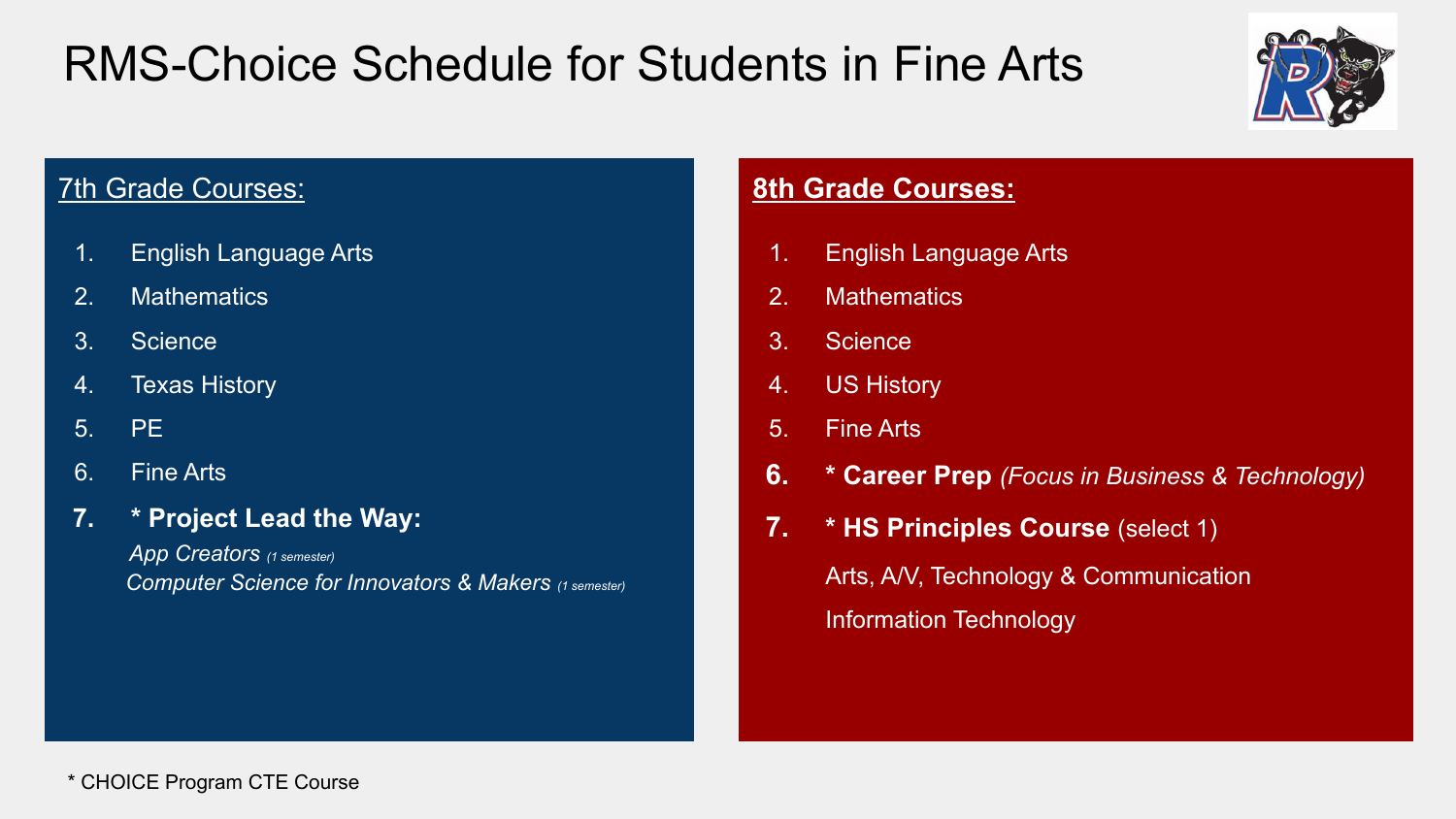# RMS- Choice Schedule for Students in Athletics



### **7th Grade Courses:**

- 1. English Language Arts
- 2. Mathematics
- 3. Science
- 4. Texas History
- 5. Athletics
- 6. \* Project Lead the Way:

App Creators (1 semester) Computer Science for Innovators & Makers (1 semester)

7. \* Career Investigations (Focus in Business & Technology)

- 1. English Language Arts
- 2. Mathematics
- 3. Science
- 4. US History
- 5. Athletics
- **6.** \* Career Prep (Focus in Business & Technology)
- 7. \* HS Principles Course (select 1) Arts, A/V, Technology & Communication Information Technology